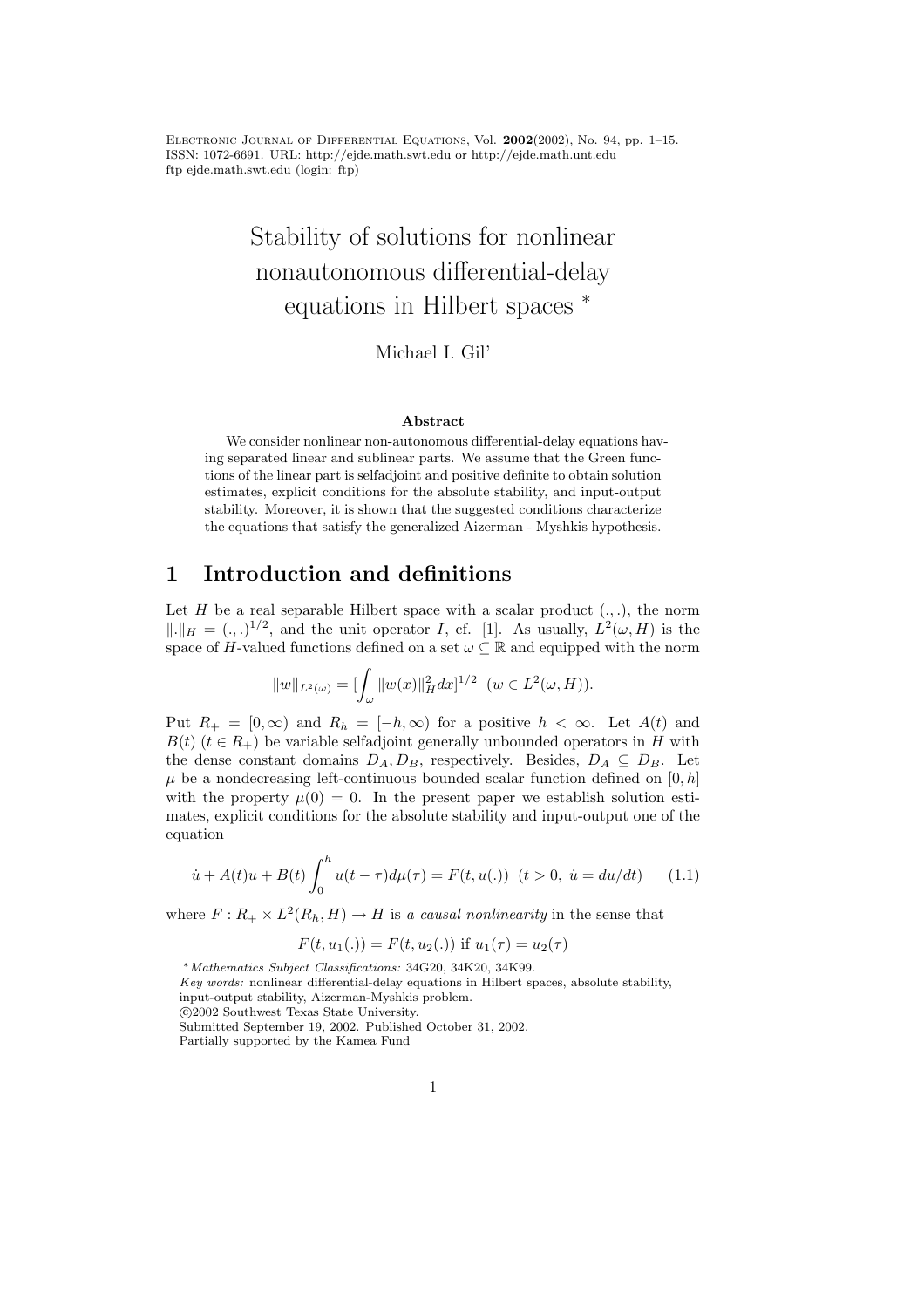for all  $-h \leq \tau \leq t$  and  $u_1, u_2 \in L^2(R_h, H)$ . Take the initial condition

$$
u(t) = \Phi(t) \quad (-h \le t \le 0)
$$
\n
$$
(1.2)
$$

with a given function  $\Phi : [-h, 0] \to D_A$  continuous in the norm of H.

Note that in the available literature, the stability of proble  $(1.1)$ ,  $(1.2)$  is investigated mainly under the condition  $A(t) \equiv A$ . In addition, it is assumed that the terms containing delays are bounded, cf. [13, 16]. In the papers [7, 10] the equations with variable operators were investigated, but the terms containing delays are assumed to be bounded. About linear non-autonomous equations with unbounded terms containing delays see [17, p. 184] and references given therein. The very interesting papers [3] and [4] on nonlinear non-autonomous equations should be noted. But the nonlinearities considered in these papers are different from the nonlinearities considered in this paper. Moreover, to the best of our knowledge, the absolute and input-output stability of abstract nonlinear differential equations were not investigated in the available literature although these notions are very important in theory of systems, cf. [18].

In addition, in Section 5 below we separate the linear parts of equations of the type (1.1) that satisfy the generalized Aizerman - Myshkis hypothesis.

**Definition 1.1** Let  $E_s$  ( $s \in \mathbb{R}$ ) be an orthogonal resolution of the identity in H. We will say that  $E_s$  is a simple resolution of identity (s.r.i.), if there is a (generating) vector  $g \in H$ , such that for any  $v \in H$ ,

$$
v = \int_{-\infty}^{\infty} \tilde{v}_s dE_s g,
$$

where  $\tilde{v}_s$  is an  $(E_s g, g)$ -measurable scalar-valued function. Besides  $v_s$  will be called the  $Eg$ -coordinate function of  $v$ .

Similarly, let  $E_s$  be a s.r.i. and W be a normal operator defined by

$$
W=\int_{-\infty}^{\infty}\tilde{w}_sdE_s
$$

where  $\tilde{w}_s$  is an E-measurable scalar-valued function. Then  $\tilde{w}_s$  will be called the  $E$ -coordinate function of operator  $W$ .

As it is well-known [1, Section 83, Theorem 2], any selfadjoint operator with the simple spectrum has a s.r.i. Note also that we write that  $\tilde{w}_s$  is an Emeasurable, since the measurability of  $\tilde{w}_s$  with respect to the measure  $(E_s g, g)$ does not depend on a generating vector g [1, Section 83].

### 2 Statement of the main result

It is assumed that

$$
A(t) = \int_{-\infty}^{\infty} a_s(t) dE_s \text{ and } B(t) = \int_{-\infty}^{\infty} b_s(t) dE_s,
$$
 (2.1)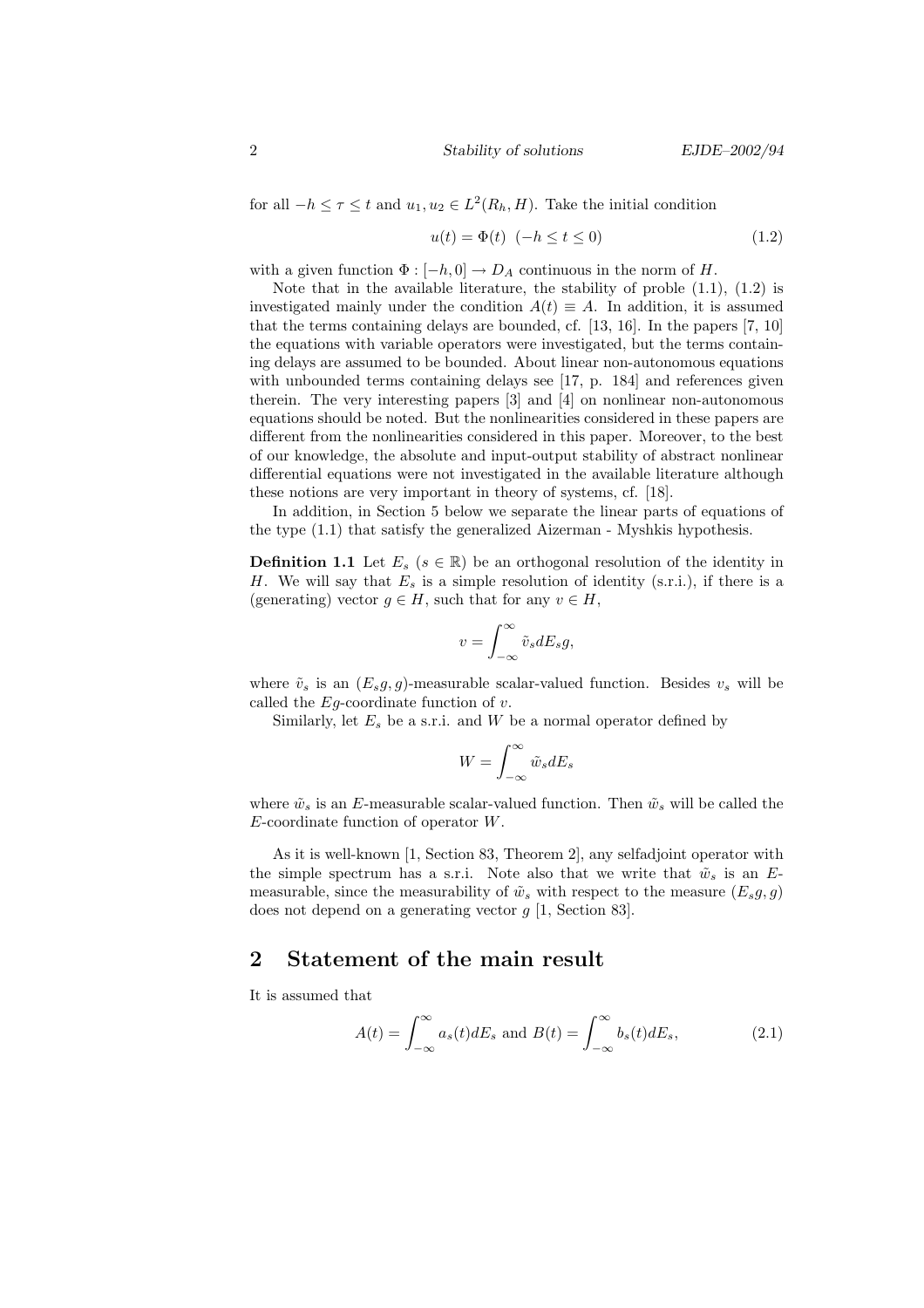where  $E_s$  is a s.r.i. and  $a_s(t)$ ,  $b_s(t)$  are real functions continuous in  $t \in R_+$  for almost all  $s \in \mathbb{R}$  and  $E_s$ -measurable in s for all  $t \geq 0$ . In addition,  $a_s(t)$  is *positive.* Moreover, there are nonnegative constants  $q$  and  $l_0$ , such that

$$
||F(.,v(.))||_{L^{2}(R_{+})} \leq q||v||_{L^{2}(R_{h})} + l_{0} \quad (v \in L^{2}(R_{h},H)).
$$
\n(2.2)

Let us consider the equation

$$
\dot{w}(t) + A(t)w(t) + B(t)\int_0^h w(t-\tau)d\mu(\tau) = 0 \ \ (t > t_1 \ge 0) \tag{2.3}
$$

Below we will check that under conditions pointed below, problem (2.3), (1.2) has a solution  $\phi$  differentiable almost everywhere on  $R_{+}$ . Moreover, we will show that (2.3) has the Green function  $G(t, t_1)$   $(t, t_1 \geq -h)$ . That is G is the operator-valued function whose values are bounded in  $H$  operators satisfying  $(2.3)$  almost everywhere on  $R_{+}$  and the initial conditions

$$
G(t_1, t_1) = I \text{ and } G(t, t_1) = 0 \ (t_1 - h \le t < t_1, -h \le t_1 < \infty). \tag{2.4}
$$

Let G be the Green function of equation  $(2.3)$  and  $\phi$  be a solution of problem  $(1.4)$ ,  $(1.2)$ . Then a continuous function u defined on  $R_H$ , satisfying the equation

$$
u(t) = \phi(t) + \int_0^t G(t, s) F(s, u(.)) ds \quad (t \ge 0)
$$
\n(2.5)

and condition (1.2) will be called the mild solution of problem  $(1.1)$ ,  $(1.2)$ . The existence of mild solutions is assumed. About various existence results see [16, 10], etc.

Finally denote by  $\gamma_E$  the set of points of the growth of  $E_s$  and put

$$
a_s^-
$$
 =  $\inf_{t \ge 0} a_s(t)$  and  $b_s^-$  =  $\inf_{t \ge 0} b_s(t)$ .

Now we are in a position to formulate the main result of the paper

**Theorem 2.1** Let the conditions  $(2.1)$ ,  $(2.2)$ ,

$$
\inf_{s \in \gamma_E} a_s^- + \mu(h) b_s^- > q \tag{2.6}
$$

and

$$
\beta := \sup_{s \in \gamma_E} \frac{\mu(h) \left| b_s^- \right|}{a_s^-} < 1 \tag{2.7}
$$

hold. In addition, let the Green function  $G(t,t_1)$  to equation (2.3) be positive definite for all  $t \geq t_1 \geq 0$ . Then there is a constant  $c_1 > 0$ , independent of the initial conditions, such that any solution  $u$  of problem  $(1.1)$ ,  $(1.2)$  satisfis the inequality

$$
||u||_{L^{2}(R_{+})} \leq c_{1}(||B_{0}\Phi||_{L^{2}[-h,0]} + ||\Phi(0)||_{H} + l_{0}),
$$
\n(2.8)

where

$$
B_0 = \int_{-\infty}^{\infty} b_s^- dE_s.
$$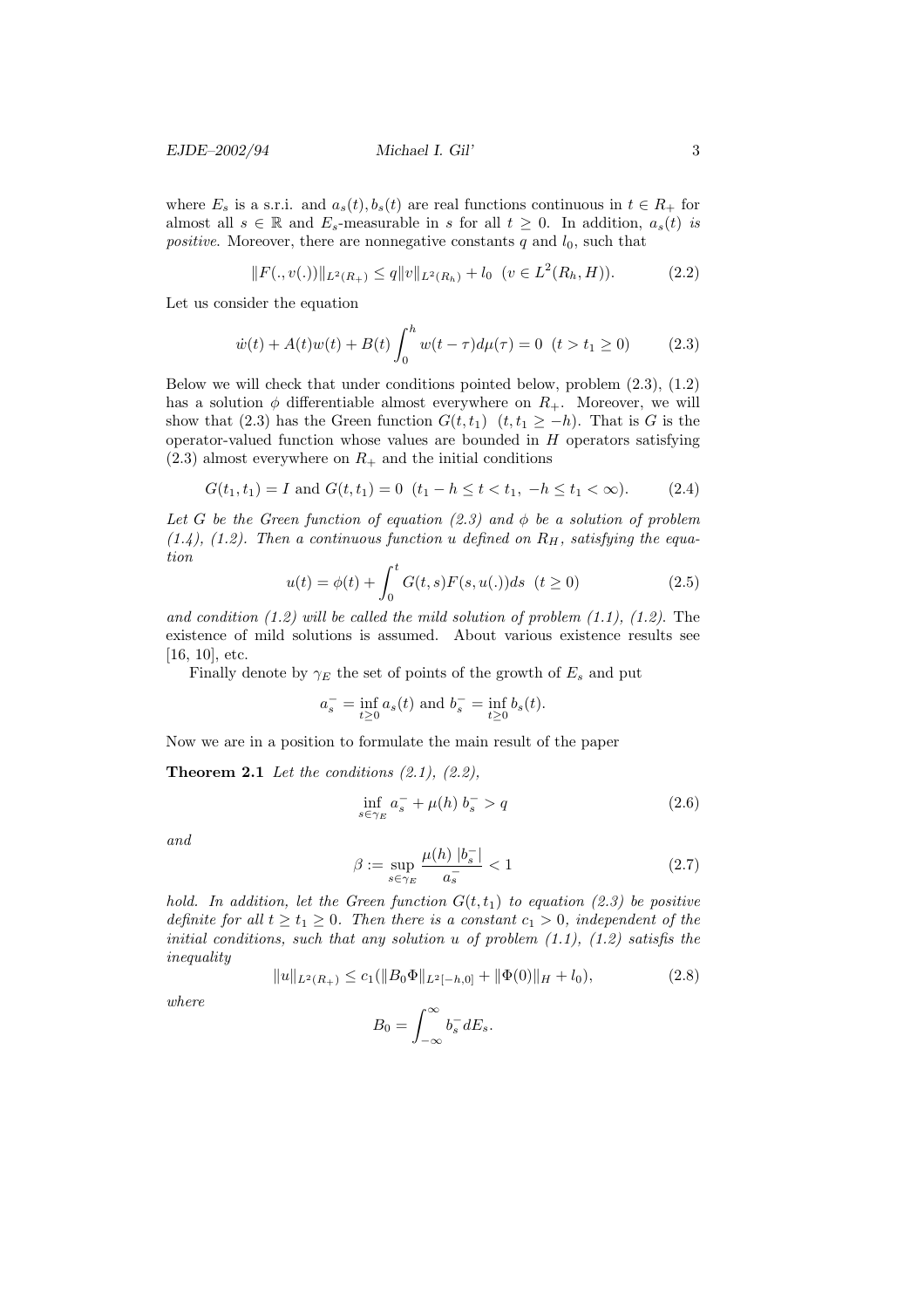The proof of this theorem is divided into a series of lemmas presented in the next two sections.

We also will check that the Green function to equation (2.3) is positive definite, provided

$$
eh \sup_{s \in \gamma_E, t \ge 0} b_s(t) \int_0^h \exp\left[\int_{t-\tau}^t a_s(t_1) dt_1\right] d\mu(\tau) < 1 \tag{2.9}
$$

(see Corollary 3.5 below). Now Theorem 2.1 implies

**Corollary 2.2** Let conditions  $(2.1)$ ,  $(2.2)$ ,  $(2.6)$ ,  $(2.8)$  and  $(2.9)$  hold. Then inequality (2.8) is valid for any solution  $u(t)$  to problem (1.1), (1.2).

#### 3 Preliminaries

Let  $\sigma_h$  be the  $\sigma$ -algebra of the Borel sets of  $[0, h]$  and  $\nu(t, .), \nu_+(t, .)$  nonnegative measure defined on  $\sigma_h$  and continuously dependent on  $t \geq 0$ . Consider the equations

$$
\dot{x}(t) + \int_0^h x(t - \tau)\nu(t, d\tau) = 0 \ (t \ge 0)
$$
\n(3.1)

and

$$
\dot{y}(t) + \int_0^h y(t - \tau)\nu_+(t, d\tau) = 0 \ (t \ge 0).
$$
 (3.2)

Denote by  $G_{\nu}(t,t_1)$  and  $G_{\nu}^+(t,t_1)$  the Green function to equations (3.1) and (3.2), respectively. So they are the solutions of (3.1) and (3.2), respectively, with the initial conditions

$$
G^{\dagger}_{\nu}(t_1, t_1) = G_{\nu}(t_1, t_1) = 1, \quad G_{\nu}(t, t_1) = G^{\dagger}_{\nu}(t, t_1) = 0, \quad (t_1 - h \le t < t_1). \tag{3.3}
$$

**Lemma 3.1** Let  $G_{\nu}^{+}(t,t_1) \ge 0$   $(t > t_1 \ge 0)$  and

$$
\nu_+(t,\tau) \ge \nu(t,\tau) \quad (\tau \in \sigma_h, \ t \ge 0).
$$

Then

$$
G_{\nu}(t, t_1) \ge G_{\nu}^+(t, t_1) \ge 0 \ (t > t_1 \ge 0). \tag{3.4}
$$

**Proof.** From (3.1) with  $x(t) = G_{\nu}(t, 0)$  it follows

$$
\dot{x}(t) + \int_0^h x(t - \tau)\nu_+(t, d\tau) = f(t)
$$
\n(3.5)

where

$$
f(t) = \int_0^h x(t - \tau)(\nu_+(t, d\tau) - \nu(t, d\tau)).
$$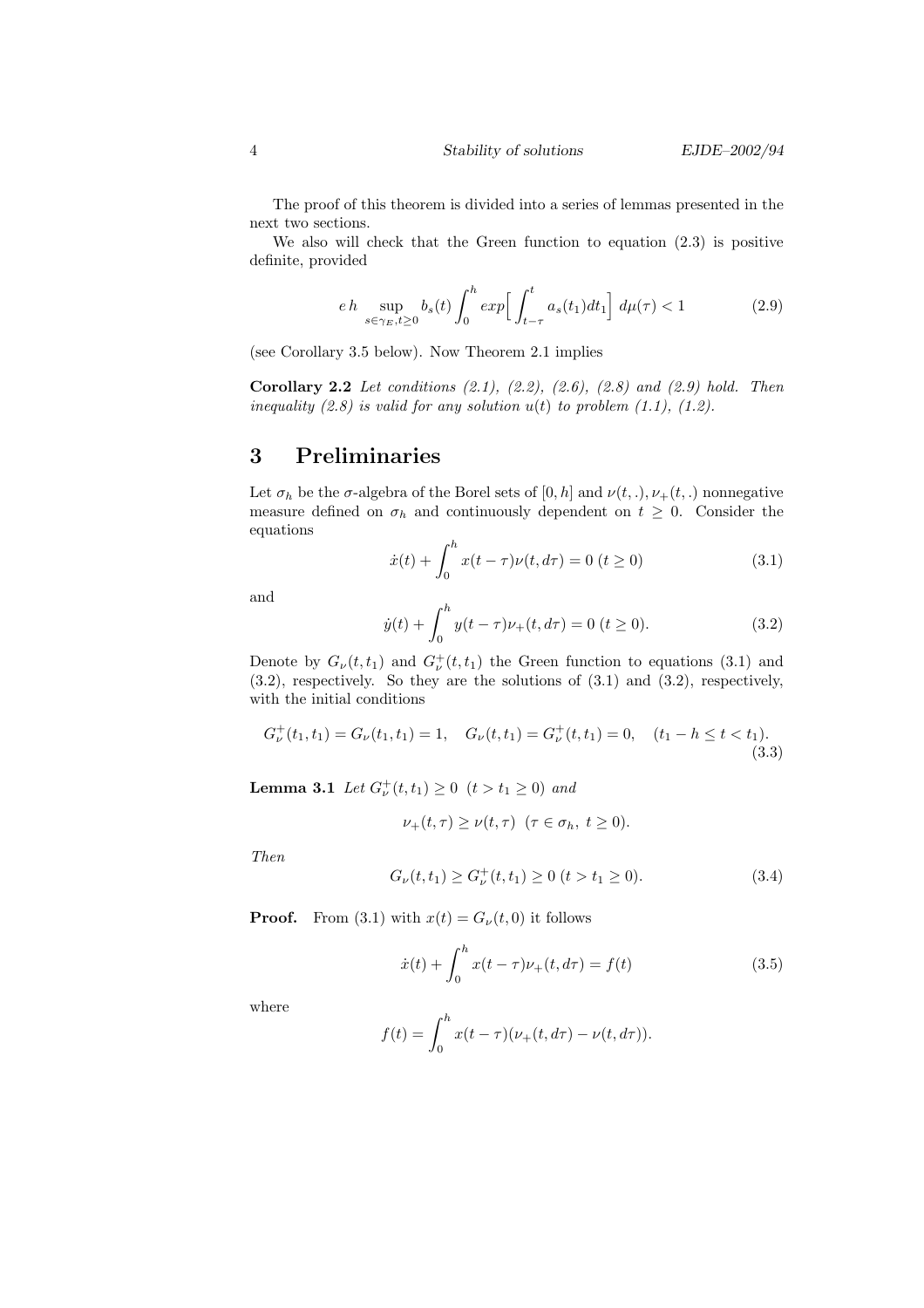$EJDE-2002/94$  Michael I. Gil' 5

According to the initial conditions (3.3), for a sufficiently small  $t_0 > h$ ,

$$
x(t) \ge 0 \text{ and } f(t) \ge 0 \quad (0 \le t \le t_0).
$$

Hence, by virtue of the Variation of Constants Formula, we get

$$
x(t) = G^+_{\nu}(t,0) + \int_0^t G^+_{\nu}(t,s)f(s)ds \ge G^+_{\nu}(t,0) \ (0 \le t \le t_0).
$$

Extending this inequality to the whole half-line, we arrive at the required result if  $t_1 = 0$ . Similarly inequality (3.4) can be proved in the general case. As claimed. Q.E.D.

It is simple to check that according to (2.1), equation (2.3) has Green's function represented by

$$
G(t,t_1) = \int_{-\infty}^{\infty} G_s(t,t_1) dE_s
$$

where  $G_s(t, t_1)$  is Green's function to the equation

$$
\dot{u}(t) + a_s(t)u(t) + b_s(t)\int_0^h u(t-\tau)d\mu \ (t \ge 0).
$$
 (3.6)

Due to the previous lemma we have

Corollary 3.2 Let  $G_s(t,t_1) \geq 0$ . Then

$$
G_s(t, t_1) \le W_s(t - t_1) \ \ (t \ge t_1 \ge 0),
$$

where  $W_s(t)$  is the Green function to the equation

$$
\dot{u}(t) + a_s^- u(t) + b_s^- \int_0^h u(t - \tau) d\mu = 0 \ (t \ge 0). \tag{3.7}
$$

To establish the positivity conditions, let us consider the equation

$$
\dot{u}(t) + c_0 u(t - h) = 0 \quad (t \ge 0)
$$
\n(3.8)

with a real constant  $c_0$ .

**Lemma 3.3** Let the condition ehc<sub>0</sub>  $\lt$  1 hold. Then the Green function to equation  $(3.8)$  is nonnegative.

For the proof see for instance [8]. Due to Lemmas 3.1 and 3.3 we can assert that the Green function to the equation

$$
\dot{u}(t) + b(t) \int_0^h u(t - \tau) d\mu(\tau) = 0 \ \ (t \ge 0)
$$

with a bounded real function  $b(t)$  is positive, provided

$$
eh \sup_{t} b(t)\mu(h) < 1. \tag{3.9}
$$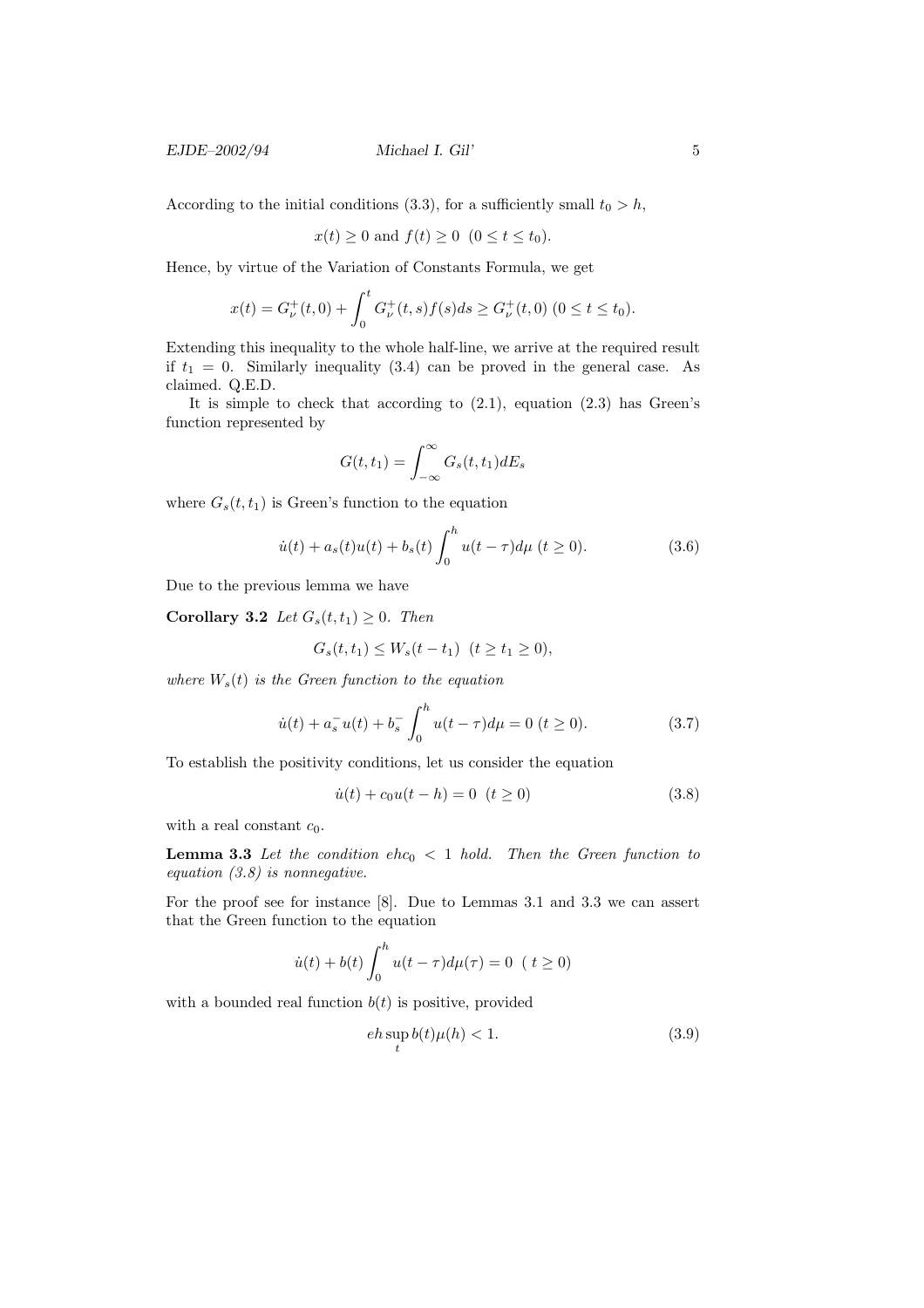Now let us consider the equation

$$
\dot{u}(t) + a(t)u(t) + b(t)\int_0^h u(t-\tau)d\mu(\tau) = 0 \ \ (t \ge 0).
$$
 (3.10)

with bounded real functions  $a(t)$ ,  $b(t)$ . Substituting in this equation the equality,

$$
u(t) = v(t)exp\Big[-\int_0^t a(t_1)dt_1\Big]
$$

we have the equation

$$
\dot{v}(t) + b(t) \int_0^h exp\Big[\int_{t-\tau}^t a(t_1)dt_1\Big]v(t-\tau)d\mu(\tau) = 0.
$$

Now (3.9) and Lemma 3.1 imply

Lemma 3.4 Let the condition

$$
e \; h \sup_{t \ge 0} b(t) \int_0^h \exp\Bigl[\int_{t-\tau}^t a(t_1) dt_1\Bigr] \; d\mu(\tau) < 1
$$

hold. Then the Green function to equation  $(3.10)$  is nonnegative.

Since the Green function  $G_s(t, t_1)$  to equation (3.6) is the  $E_s$ -coordinate function to the Green function  $G_s(t, t_1)$  to equation (2.3), the latter result implies

Corollary 3.5 Let condition  $(2.9)$  hold. Then the Green function to equation (2.3) is positive definite.

### 4 Proof of Theorem 2.1

Consider the equation

$$
\dot{v}(t) + A(t)v(t) + B(t) \int_0^h v(t - \tau) d\mu(\tau) = f(t)
$$
\n(4.1)

with a given  $f \in L^2(R_+, H)$ . Since  $E_s$  is a m.r.i., there is a vector  $g \in H$  with  $||g|| = 1$ , such that function f and the solution w to equation (4.1) with the zero initial condition can be represented as

$$
f(t) = \int_{-\infty}^{\infty} \tilde{f}_s(t) dE_s g \tag{4.2}
$$

and

$$
w(t) = \int_{-\infty}^{\infty} y_s(t) dE_s g.
$$
 (4.3)

Here  $\tilde{f}_s(t)$  and  $y_s(t)$  are the Eg-coordinate functions of  $f(t)$  and  $w(t)$ , respectively.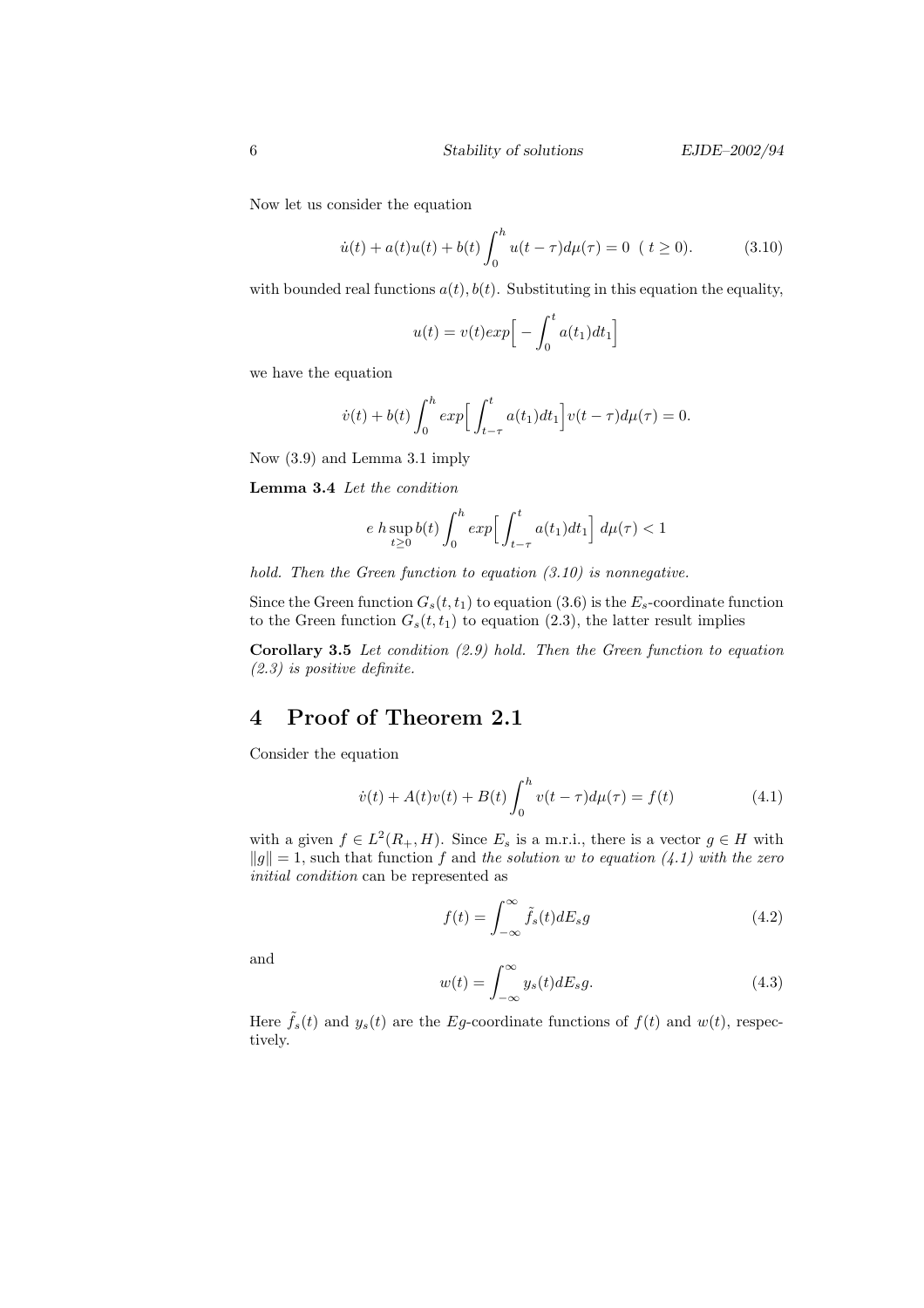**Lemma 4.1** Let  $f$  be defined by  $(4.2)$  and

$$
\int_0^\infty |\tilde{f}_s(t)|^2 dt \le c_0 \ \ (s \in \gamma_E)
$$

where constant  $c_0$  does not depend on s. Then

$$
||f||_{L^{2}(R_{+})}^{2} \leq c_{0}.
$$

Proof. We have

$$
\int_0^\infty \|f(t)\|_H^2 dt = \int_0^\infty \int_{-\infty}^\infty |\tilde{f}(t)|^2 d(E_s g, g) dt =
$$
  

$$
\int_{-\infty}^\infty \int_0^\infty |\tilde{f}_s(t)|^2 dt d(E_s g, g) \le c_0 \int_{-\infty}^\infty d(E_s g, g) = c_0.
$$

As claimed. Q.E.D.

Due to  $(2.1)$  and  $(4.3)$ 

$$
\dot{y}_s(t) + a_s(t)y_s(t) + b_s(t) \int_0^h y_s(t - \tau) d\mu(\tau) = \tilde{f}_s(t).
$$

Hence, under the zero initial condition we have

$$
y_s(t) = \int_0^t G_s(t, t_1) \tilde{f}_s(t_1) d\tau.
$$

If  $G_s(t,t_1) \geq 0$ , due to Corollary 3.2,

$$
|y_s(t)| \leq \int_0^t W_s(t-t_1)|\tilde{f}_s(t_1)|d\tau.
$$

Consequently,

$$
\int_0^\infty |y_s(t)|^2 dt \leq \int_0^\infty |\tilde{f}_s(t)|^2 dt \left[\int_0^\infty W_s(t)dt\right]^2.
$$

Clearly the Laplace transform to  $W_s(t)$  is

$$
\int_0^\infty e^{-\lambda t} W_s(t) dt = (\lambda + a_s^- + b_s^- \int_0^h e^{-\lambda \tau} d\mu(\tau))^{-1}
$$

Hence due to (2.6)

$$
\theta_{\mu} := \sup_{s \in \gamma_E} \int_0^{\infty} W_s(t) dt = \sup_{s \in \gamma_E} (a_s^- + \int_0^h d\mu(\tau) b_s^-)^{-1} < 1/q < \infty. \tag{4.4}
$$

.

Thus,

$$
\int_0^\infty |y_s(t)|^2 dt \leq \theta_\mu^2 \int_0^\infty |\tilde{f}_s(t)|^2 dt.
$$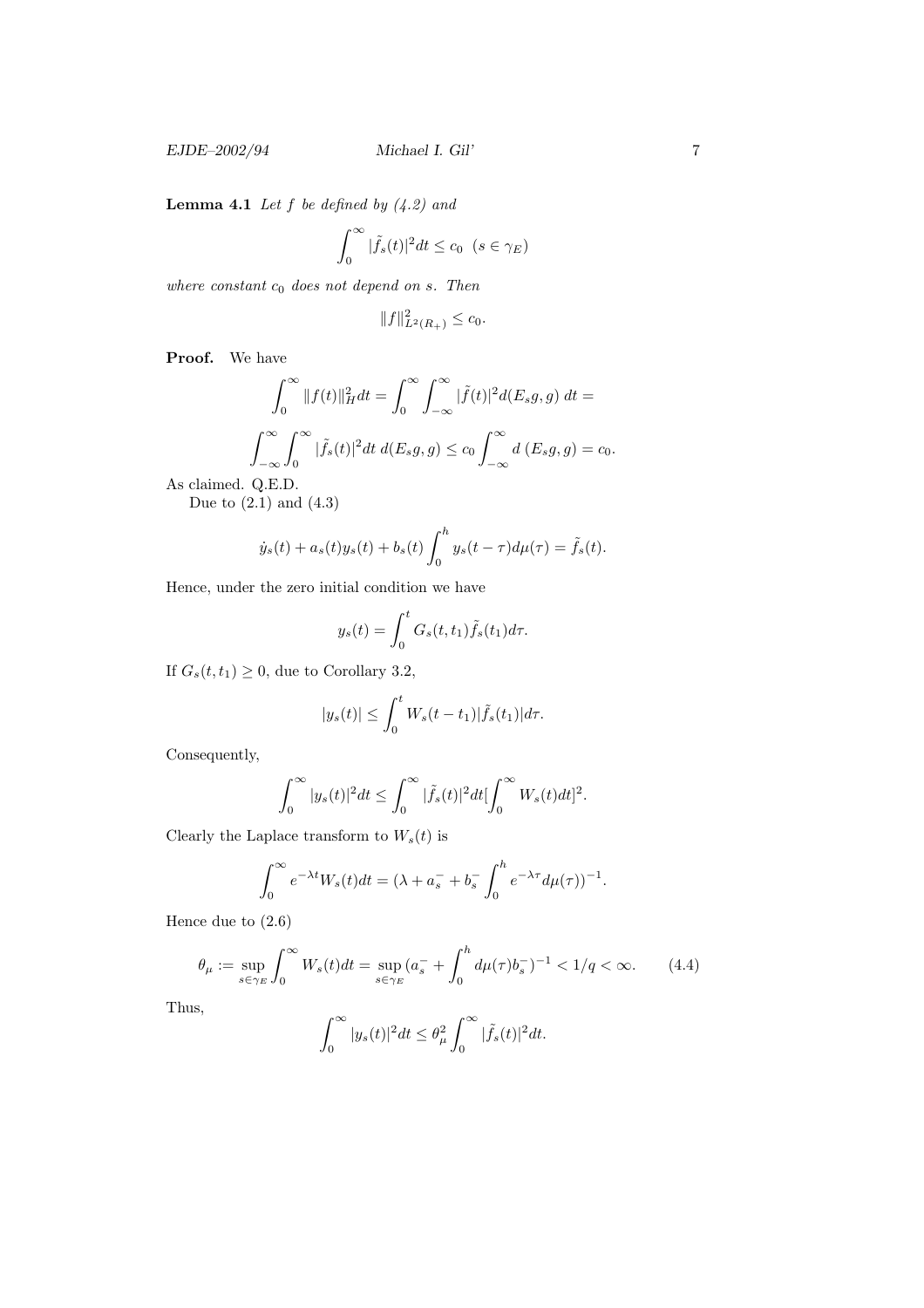Now Lemma 4.1 implies

$$
||w||_{L^2(R_+)} \leq \theta_\mu ||f||_{L^2(R_+)}.
$$

But due to (2.5)

$$
w(t) = \int_0^t G(t, t_1) f(t_1) dt_1.
$$

Thus, we have proved

**Lemma 4.2** Under the condition  $(2.6)$ , let G be positive definite. Then

$$
\|\int_0^t G(t,t_1)f(t_1)dt_1\|_{L^2(R_+)} \leq \theta_\mu \|f\|_{L^2(R_+)},
$$

where  $\theta_{\mu}$  is defined by (4.4).

We need also the following

**Lemma 4.3** Under the condition  $(2.7)$ , let the Green function  $W_s$  to the scalar equation (3.7) be non-negative and

$$
c := \inf_{s \in \gamma_E} (a_s + \mu(h)b_s) > 0.
$$
 (4.5)

Then

$$
\sup_{s\in\gamma_E}\int_0^\infty W^2_s(t)dt<\infty.
$$

**Proof.** If  $b_s > 0$ , then from (3.7) and  $W_s(t) \ge 0$  it follows that  $\dot{W}_s(t) \le 0$ . So  $W_s(t) \le 1$  ( $t \ge 0$ ). Hence due to (4.4),

$$
\int_0^\infty W_s^2(t)dt \le \int_0^\infty W_s(t)dt \le \theta_\mu.
$$

So in this case the result is proved. Let now  $b_s < 0$ . Recall that the Laplace transform to  $W_s(t)$  is

$$
k_s(\lambda) := \left(\lambda + a_s^- + b_s^- \int_0^h e^{-\lambda \tau} d\mu(\tau)\right)^{-1}.
$$

For all real  $\omega,$ 

$$
|i\omega + a_s^- + b_s^- \int_0^h e^{-i\omega \tau} d\mu(\tau)| \geq [\omega^2 + (a_s^-)^2]^{1/2} - |b_s^-|\mu(h)
$$
  

$$
\geq a_s^- - |b_s^-|\mu(h) \geq c.
$$

In addition,

$$
|i\omega + a_s^- + b_s^- \int_0^h e^{-i\omega \tau} d\mu(\tau)| \geq [\omega^2 + (a_s^-)^2]^{1/2} - |b_s^-| \mu(h) \geq
$$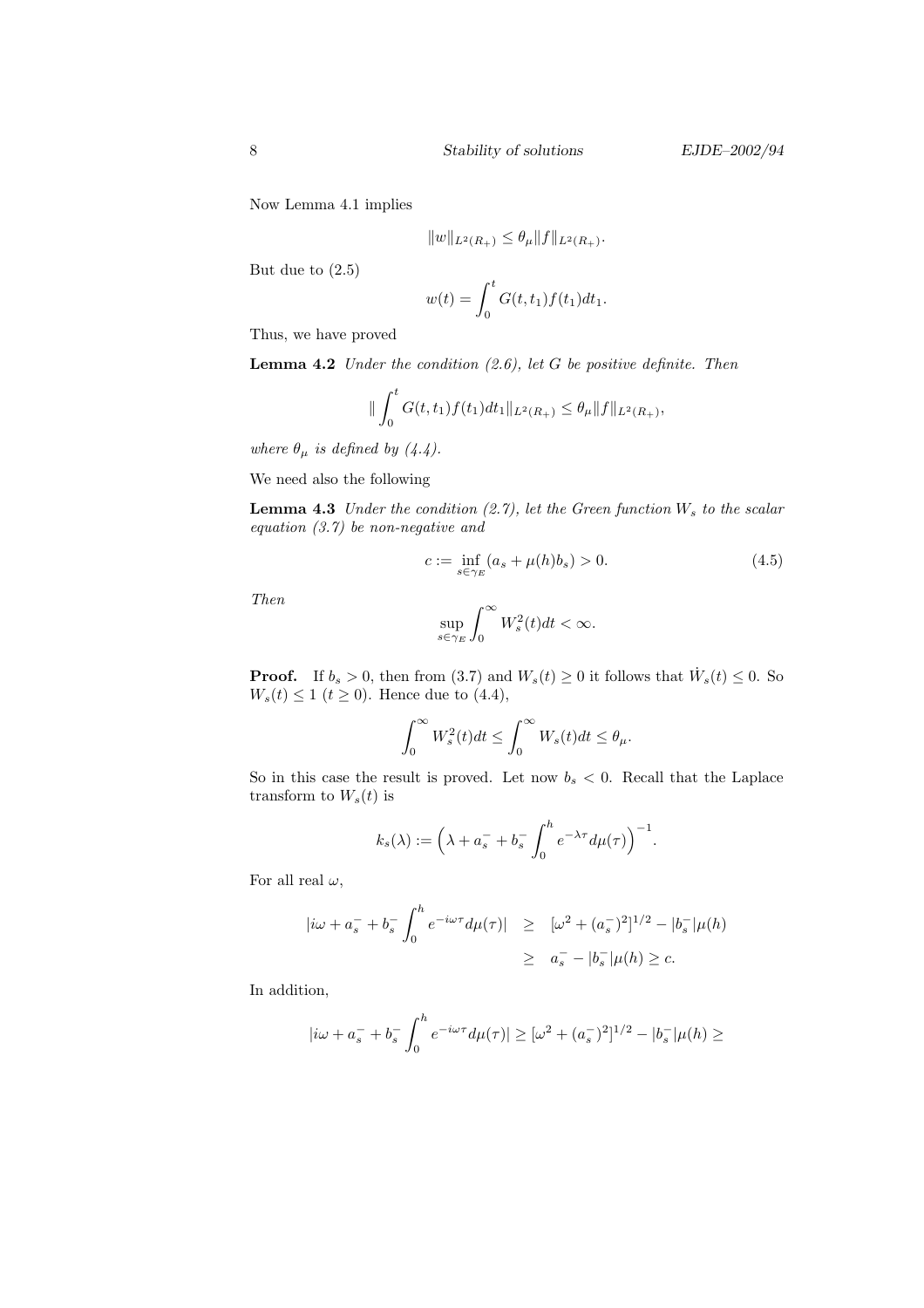EJDE–2002/94 Michael I. Gil' 9

$$
[\omega^2 + (a_s^{-})^2]^{1/2} - a_s \beta \ge c_3 |\omega| \ \ (|\omega| \ge c).
$$

Hence,

$$
\sup_{s} \int_{-\infty}^{-c} + \int_{c}^{\infty} |k_s(i\omega)|^2 d\omega \le 2c_3^{-1} \int_{c}^{\infty} \omega^{-2} d\omega < \infty
$$

and

$$
\int_{-c}^{c} |k_s(i\omega)|^2 d\omega \le 2c \, c^{-2} = 2c^{-1}.
$$

This result and the Parseval equality prove the required result. Q.E.D.

**Lemma 4.4** Under the conditions  $(4.5)$ ,  $(2.7)$ , let the Green function  $W_s$  to the scalar equation (3.7) be non-negative. Then any solution  $\tilde{y}_s$  of problem (3.7),

$$
\tilde{y}_s(t) = \tilde{\Phi}_s(t) \quad (-h \le t \le 0)
$$
\n
$$
(4.6)
$$

with a continuous  $\tilde{\Phi}_s$ , satisfies the inequality

$$
\|\tilde{y}_s\|_{L^2(R_+)} \leq c_4(|b_s| \|\tilde{\Phi}_s\|_{L^2[-h,0]} + |\tilde{\Phi}_s(0)|)
$$

where constant  $c_4$  does not depend on  $s \in \mathbb{R}$ .

Proof. Take into account that

$$
\tilde{y}_s(t) = W_s(t)\tilde{\Phi}_s(0) + b_s \int_0^h \int_{-\tau}^0 W_s(t - \tau - z)\tilde{\Phi}_s(\tau)dz d\tau,
$$

see [11, Section 1.6], [6, Section 8.2]. Since

$$
\tilde{y}_s(t) = W_s(t)\tilde{\Phi}_s(0) + \int_0^h \int_{-\tau}^0 W_s(t - \tau - z)b_s \tilde{\Phi}_s(\tau)dz d\tau, \tag{4.7}
$$

thanks to the previous lemma we have the required result. Q.E.D.

**Lemma 4.5** Under condition (2.7) and (4.5), let the Green function  $G_s$  to the scalar equation (3.6) be non-negative. Then any solution  $\phi_s$  of problem (3.6),  $(4.6)$  satisfies the inequality

$$
\|\phi_s\|_{L^2(R_+)} \leq c_1\|\tilde{\Phi}_s(0)\| + |b_s|\|\tilde{\Phi}_s\|_{L^2[-h,0]}.
$$

**Proof.** Let  $\tilde{y}_s$  be a solution of problem  $(3.7)$ ,  $(4.6)$ . Since delays do net depend on time, if  $\tilde{\Phi}_s$  is non-negative, then  $\phi_s$  is positive due to the integral representations of solutions [12, p.140]. Repeating the arguments of Lemma 3.1 we have  $\phi_s(t) \leq \tilde{y}_s(t)$ . If  $-\tilde{\Phi}_s$  is non-negative, then  $-\phi_s$  is non-negative and  $|\phi_s(t)| \leq |\tilde{y}_s(t)|$ . Since the initial function is a difference of two non-negative functions, we easily have  $|\phi_s(t)| \leq 2|\tilde{y}_s(t)|$ . Now the required result is due to the previous lemma. Q.E.D.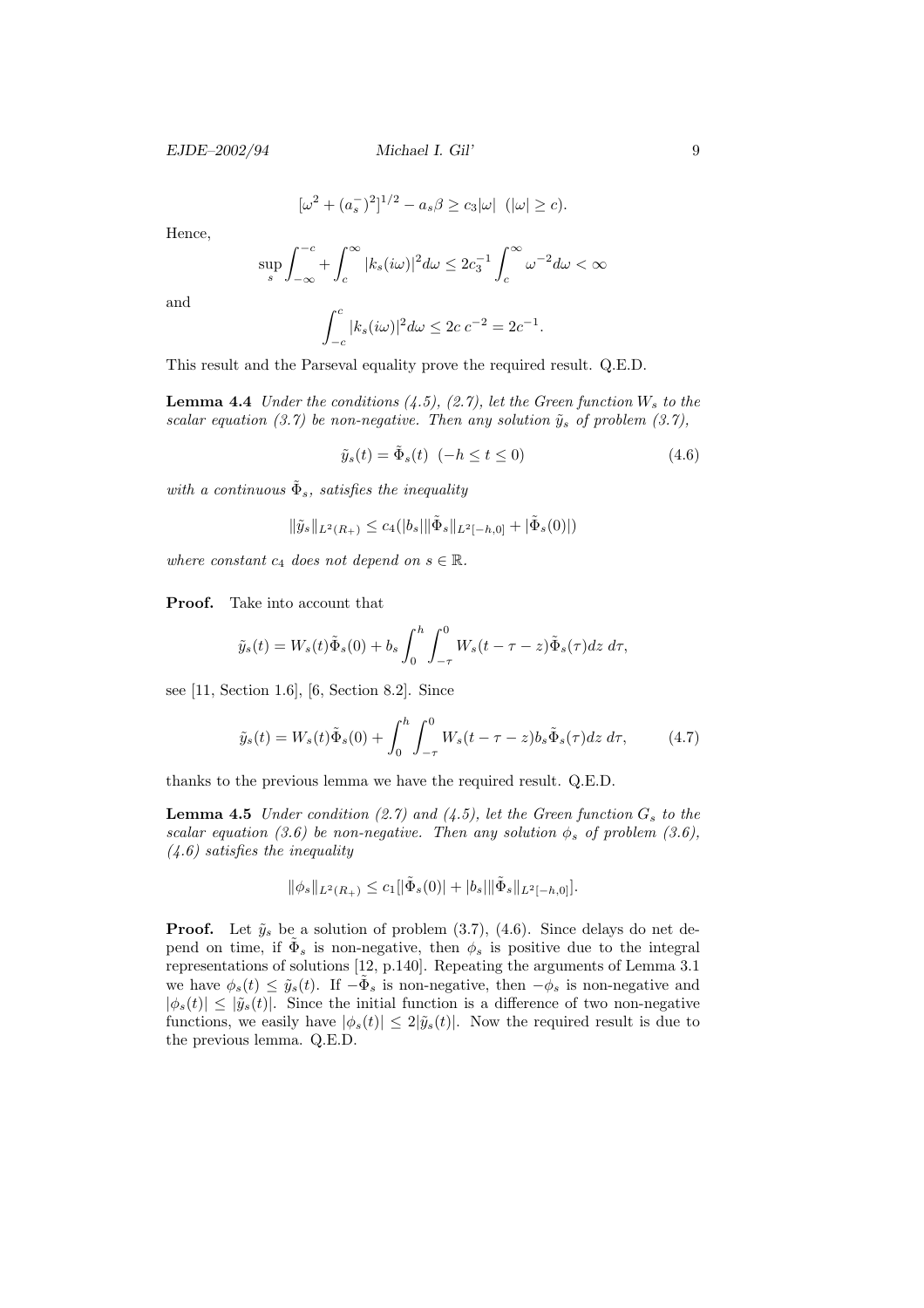It is simple to check that according to  $(2.1)$ , problem  $(2.3)$ ,  $(1.2)$  has a solution  $\phi$  represented by

$$
\phi(t) = \int_{-\infty}^{\infty} \tilde{\phi}_s(t) dE_s
$$

where  $\tilde{\phi}_s(t)$  is a solution to problem (3.6), (4.6). Due to the previous lemma and Lemma 4.1 we have

$$
\|\phi\|_{L^2(R_+)} \le c_1(\|\Phi(0)\|_H + \|B_0\Phi\|_{L^2[-h,0]}).
$$
\n(4.8)

**Proof of Theorem 2.1** Due to  $(2.5)$  and  $(4.8)$ , Lemma 4.2 and condition  $(2.2)$  yield

$$
\begin{array}{rcl}\|u\|_{L^{2}(R_{+})}&\leq&c_{1}(\|\Phi(0)\|_{H}+\|B_{0}\Phi\|_{L^{2}[-h,0]})+\theta_{\mu}\|F\|_{L^{2}(R_{+})}\\&\leq&c_{1}(\|B_{0}\Phi\|_{L^{2}[-h,0]}+\|\Phi(0)\|_{H})+\theta_{\mu}(q\|u\|_{L^{2}(R_{+})}+l_{0}).\end{array}
$$

Now condition (2.5) implies the required result. Q.E.D.

## 5 Absolute stability and the generalized Aizerman-Myshkis hypothesis

**Definition 5.1** The zero solution of equation  $(1.1)$  is said to be absolutely stable in the class of nonlinearities satisfying the condition

$$
||F(.,u(.))||_{L^{2}(R_{+})} \leq q||u||_{L^{2}(R_{h})}
$$
\n(5.1)

if there exists a positive constant  $c_1$  independent of the specific form of function  $F$  (but dependent on q), such that the inequality

$$
||u||_{L^2(R_+)} \le c_1(||\Phi(0)||_H + ||B_0\Phi||_{L^2[-h,0]})
$$

holds for any solution  $u$  of  $(1.1)$  with the initial condition  $(1.2)$ .

Let  $a, b, c$  be an  $n \times n$ -matrix, a column-matrix and a row-matrix, respectively. In 1949 M. A. Aizerman conjectured the following hypothesis: for the absolute stability of the zero solution of the equation  $\dot{x} = A_0x + bf(cx)$  in the class of nonlinearities  $f: \mathbf{R}^1 \to \mathbf{R}^1$ , satisfying  $0 \leq f(s)/s \leq q$   $(q = const > 0, s \in$  $\mathbb{R}^1$ ,  $s \neq 0$ ) it is necessary and sufficient that the linear equation  $\dot{x} = ax + q_1bcx$ be asymptotically stable for any  $q_1 \in [0, q]$  [2]. These hypothesis caused the great interest among the specialists. Counterexamples were set up that demonstrated it was not, in general, true, (see [15], [18], and references therein). Therefore, the following problem arose: to find the class of systems that satisfy Aizerman's hypothesis. The author showed that any system satisfies Aizerman hypothesis if its impulse function is non-negative [5]. The similar result was proved for multivariable systems and distributed ones, cf. [6]. On the other hand, A.D.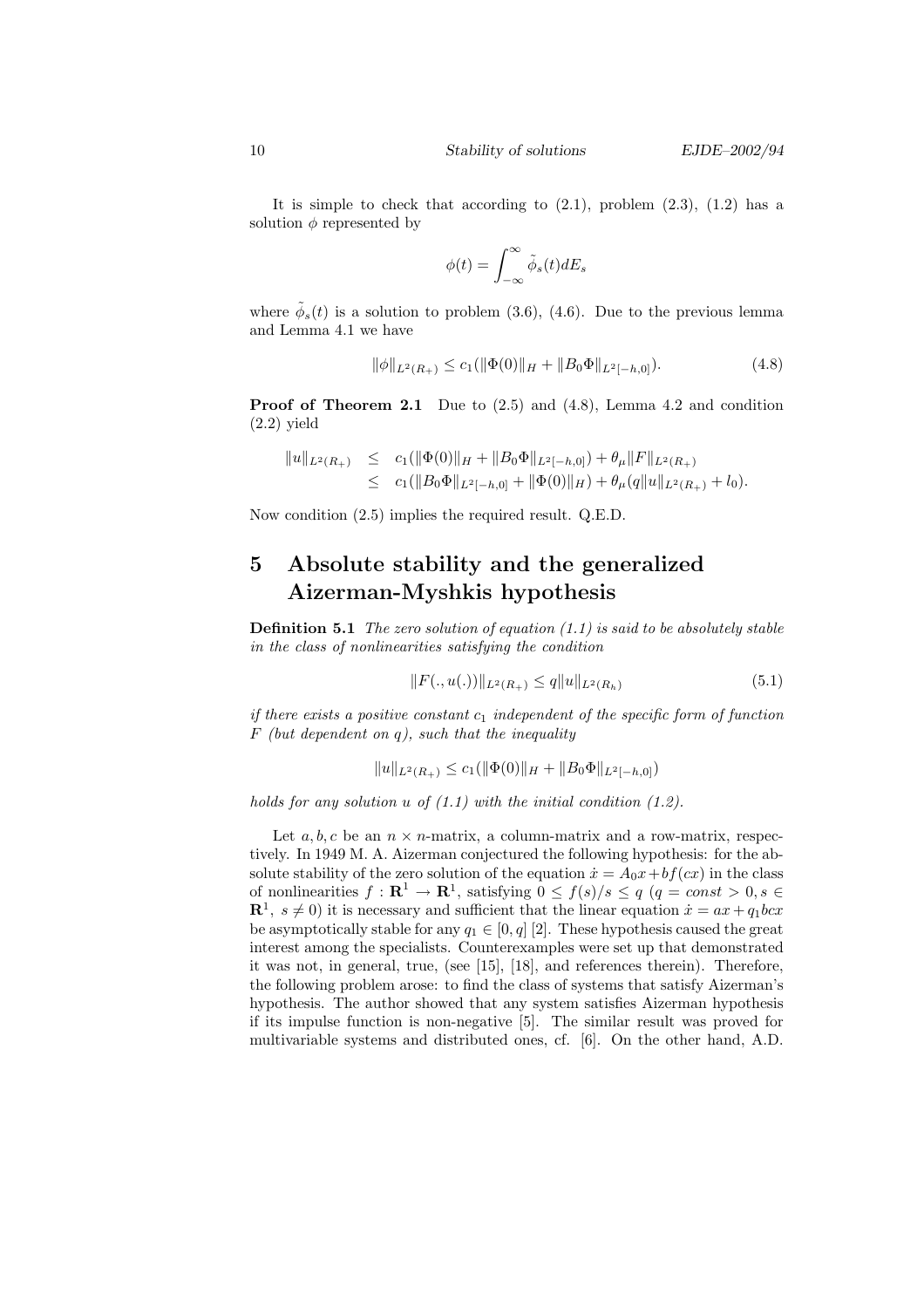Myshkis [14] pointed out at the importance of consideration of the generalized Aizerman problem for retarded systems. The problem pointed by A.D. Myshkis was considered in [8] and [9]. In the present paper we will consider the following generalization of the Aizerman problem:

Put

$$
A_0 = \int_{-\infty}^{\infty} a_s^- dE_s.
$$

**Problem 1:** To separate a class of equations  $(1.1)$ , such that the asymptotic stability of the linear equations

$$
\dot{u} + A_0 u + B_0 \int_0^h u(t - \tau) d\mu(\tau) = \tilde{q}u \tag{5.2}
$$

with some  $\tilde{q} \in [0, q]$  provides the absolute stability of equation (1.1) in the class of nonlinearities (5.1).

Theorem 2.1 with  $l_0 = 0$  implies

**Theorem 5.2** Let conditions  $(2.1)$ ,  $(2.6)$  and  $(2.7)$  hold. In addition, let the Green function to equation (2.3) be positive definite. Then the zero solution to equation  $(1.1)$  is absolutely stable in the class of nonlinearities  $(5.1)$ .

Let us check that Theorem 5.2 separates a class of nonlinearities satisfying Problem 1. To this end we will show that, if the Green function is positive definite, the stability of equation (5.2) with  $\tilde{q} = q$  implies condition (2.6). Indeed, let v be a solution of (5.2). Then

$$
v(t) = \int_0^\infty v_s(t) dP_s g,
$$

where  $v_s(t)$  is the Eg-coordinate function of  $v(t)$ . According to (2.1) and (5.2)  $v<sub>s</sub>$  satisfies the equation

$$
\dot{v}_s(t) + a_s^- v_s(t) + b_s^- \int_0^h v_s(t - \tau) d\mu = qv(t).
$$

Since equation (5.2) is assumed to be asymptotically stable, the roots of the function

$$
\lambda + a_s^- + b_s^- \int_0^h e^{-\lambda \tau} d\mu - q
$$

are in the open left half-plane. So

$$
-q+i\omega+a_s^-+b_s^-\int_0^he^{-i\omega\tau}d\mu\neq 0
$$

for all  $\omega \in \mathbb{R}$ . Hence, with  $\omega = 0$  we get (2.6), as claimed.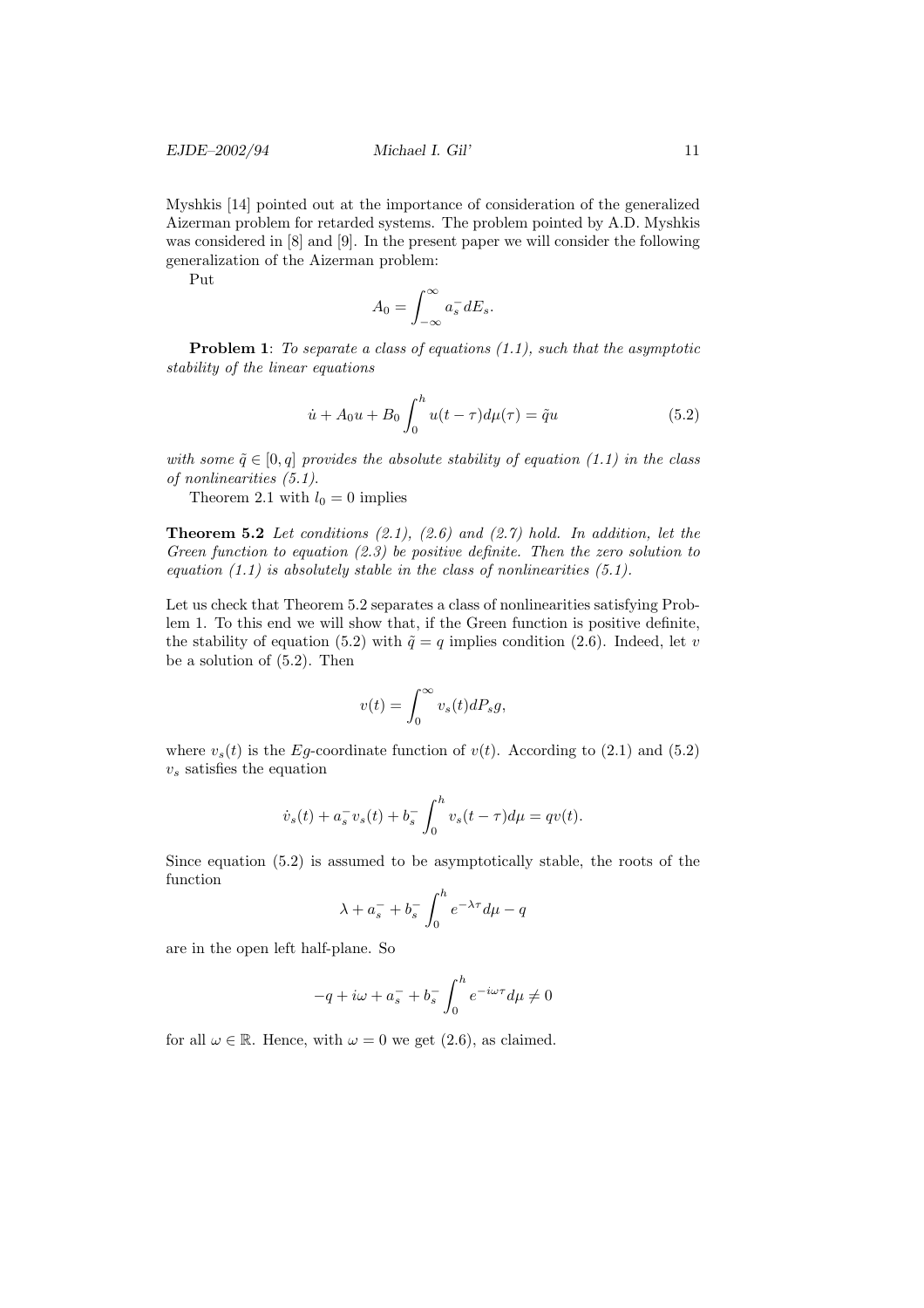### 6 Input-output stability

Let us consider the equation

$$
\dot{u} + A(t)u + B(t) \int_0^h u(t - \tau) d\mu(\tau) = \Psi(t, u(.), \zeta(.)) \quad (t \ge 0)
$$
 (6.1)

where  $\zeta: R_+ \to H$  is a given function (input),  $\Psi: R_+ \times L^2(R_h, H) \times L^2(R_+, H) \to$ H is a causal nonlinearity in the sense that

$$
\Psi(t, u_1(.), \zeta) = \Psi(t, u_2(.), \zeta) \text{ if } u_1(\tau) = u_2(\tau)
$$

for all

$$
\tau \leq t, \zeta \in L^2(R_+, H)
$$
 and  $u_1, u_2 \in L^2(R_h, H)$ .

**Definition 6.1** We will say that equation (6.1) is  $L^2$ -input-output stable, if for any  $\epsilon > 0$ , there is a  $\delta > 0$ , such that  $\|\zeta\|_{L^2(R_+)} \leq \delta$  implies  $\|u\|_{L^2(R_+)} \leq \epsilon$  for any solution u of (6.1) under the zero initial condition  $u(t) = 0$   $(t \leq 0)$ .

**Theorem 6.2** Let the conditions  $(2.1)$ ,  $(2.6)$ ,  $(2.7)$  and

$$
\|\Psi(.,v(.),\zeta)\|_{L^2(R_+)} \le q\|v\|_{L^2(R_h)} + \mu\|\zeta\|_{L^2(R_+)} + l_0
$$
  
( $v \in L^2(R_h, H), \zeta \in L^2(R_+, H), \mu = const > 0$ ), (6.2)

hold. In addition, let the Green function to equation  $(2.3)$  be positive definite. Then equation (6.1) is  $L^2$ -input-output stable. Moreover, there is a constant  $c_1 > 0$ , such that

$$
||u||_{L^2(R_+)} \le c_1(||\zeta||_{L^2(R_+)} + l_0)
$$

for any solution  $u$  of  $(6.1)$  with the zero initial condition.

Indeed, condition (6.2) implies inequality (2.2) with  $\|\zeta\|_{L^2(R_+)} + l_0$  instead of  $l_0$ . Now the result is due to Theorem 2.1.

#### 7 Example

First note that condition (5.1) holds, in particular, if  $F(t, u(.)) = F_0(u(t), u(t$ h)) where  $F_0 : H^2 \to H$  is a function satisfying

$$
||F(z_1, z_2)||_H \le q_0 ||z_0||_H + q_1 ||z_1||_H \quad (q_0, q_1 = const; \ z_0, z_1 \in H). \tag{7.1}
$$

Indeed, in this case

$$
||F_0(u(t), u(t-h))||_{L^2(R_+)} \le q_0 ||u||_{L^2(R_+)} + q_1 ||u(t-h)||_{L^2(R_+)} \le
$$
  
(q<sub>0</sub> + q<sub>1</sub>) ||u||\_{L^2(R\_h)}.(7.2)

So condition (3.1) holds with  $q = q_0 + q_1$ .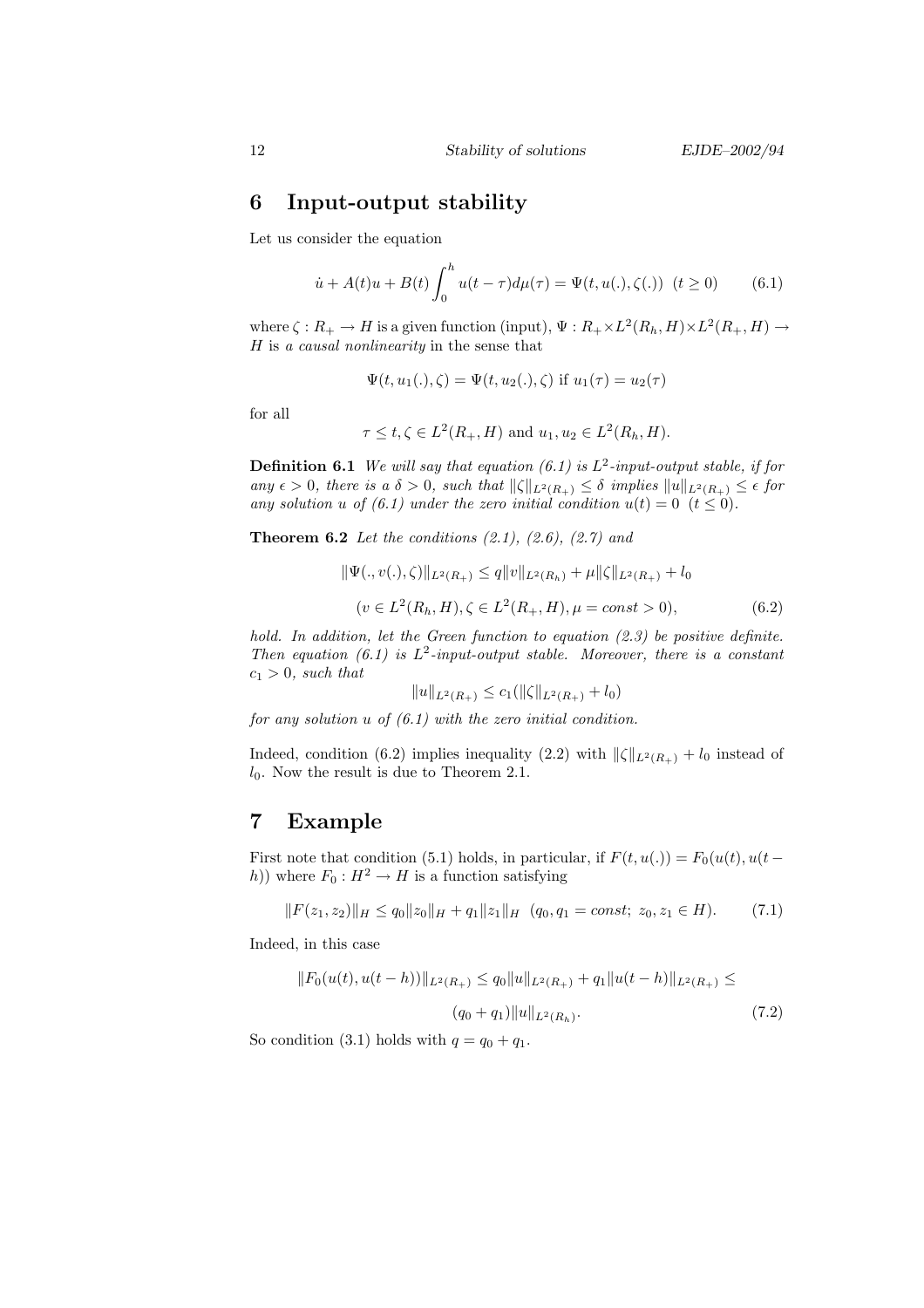EJDE–2002/94 Michael I. Gil' 13

Let us consider the equation

$$
\frac{\partial u(t,x)}{\partial t} = g(t) \frac{\partial^2 u(t,x)}{\partial x^2} - c(t) \frac{\partial^2 u(t-h,x)}{\partial x^2} + F_1(x, u(t,x), u(t-h,x))
$$
  
(0 < x < 1, t \ge 0) (7.3)

where  $g(t)$ ,  $c(t)$  are continuous bounded positive functions,  $F_1$  is a scalar continuous function defined on  $[0,1] \times \mathbb{R}^2$  and having the property

$$
|F_1(x, z_0, z_1)| \le q_0 |z_0| + q_1 |z_1| \ (x \in [0, 1], z_0, z_1 \in \mathbb{R}). \tag{7.4}
$$

According to (7.2), condition (7.4) implies (5.1) with  $q = q_0 + q_1$ .

Take some selfadjoint boundary conditions. Let S be the operator defined by  $Su = -d^2u/dx^2$  (0 < x < 1) with the taken boundary conditions and the positive eigenvalues  $\lambda_k$  ( $k = 1, 2, ...$ ) numerated in the increasing order with the multiplicities taken into account. Then  $(7.1)$  can be written as  $(1.1)$  with  $A(t) = g(t)S, B(t) = -c(t)S$  and

$$
a_s(t) \equiv a_k(t) = g(t)\lambda_k, b_s(t) \equiv b_k(t) = -c(t)\lambda_k.
$$

So

$$
a_s^- \equiv a_k^- = \lambda_k \inf_{t \ge 0} g(t); b_s^- \equiv b_k^- = -\lambda_k \sup_{t \ge 0} c(t).
$$

Then condition (2.6) takes the form

$$
\lambda_1(\inf_{t\geq 0} g(t) - \sup_{t\geq 0} c(t)) > q.
$$
\n
$$
(7.5)
$$

Condition (2.7) is fulfilled, provided for a  $\beta < 1$ ,

$$
\beta \inf_{t \ge 0} g(t) \ge \sup_{t \ge 0} c(t). \tag{7.6}
$$

Condition (2.9) is always holds. Due to Theorem 2.1, under conditions (7.5)- (7.6), any solution to equation (7.3) is in  $L^2(R_+, H)$ , provided condition (7.4) holds. Moreover, due to Theorem 5.2, the zero solution to equation  $(7.3)$  is absolutely stable in the class of nonlinearities (7.4).

In particular, if we take the Dirichlet boundary conditions  $u(t, 0) = u(t, 1) =$ 0  $(t \ge 0)$ , then  $\lambda_k = \pi^2 k^2$   $(k = 1, 2, ...).$ 

Acknowledgment

I am very grateful to the late Professor M. A. Aizerman for his interest in and approval of my investigations.

#### References

[1] Ahiezer, N.I. and Glazman, I. M. (1981). Theory of Linear Operators in a Hilbert Space. Pitman Advanced Publishing Program, Boston, London, Melburn.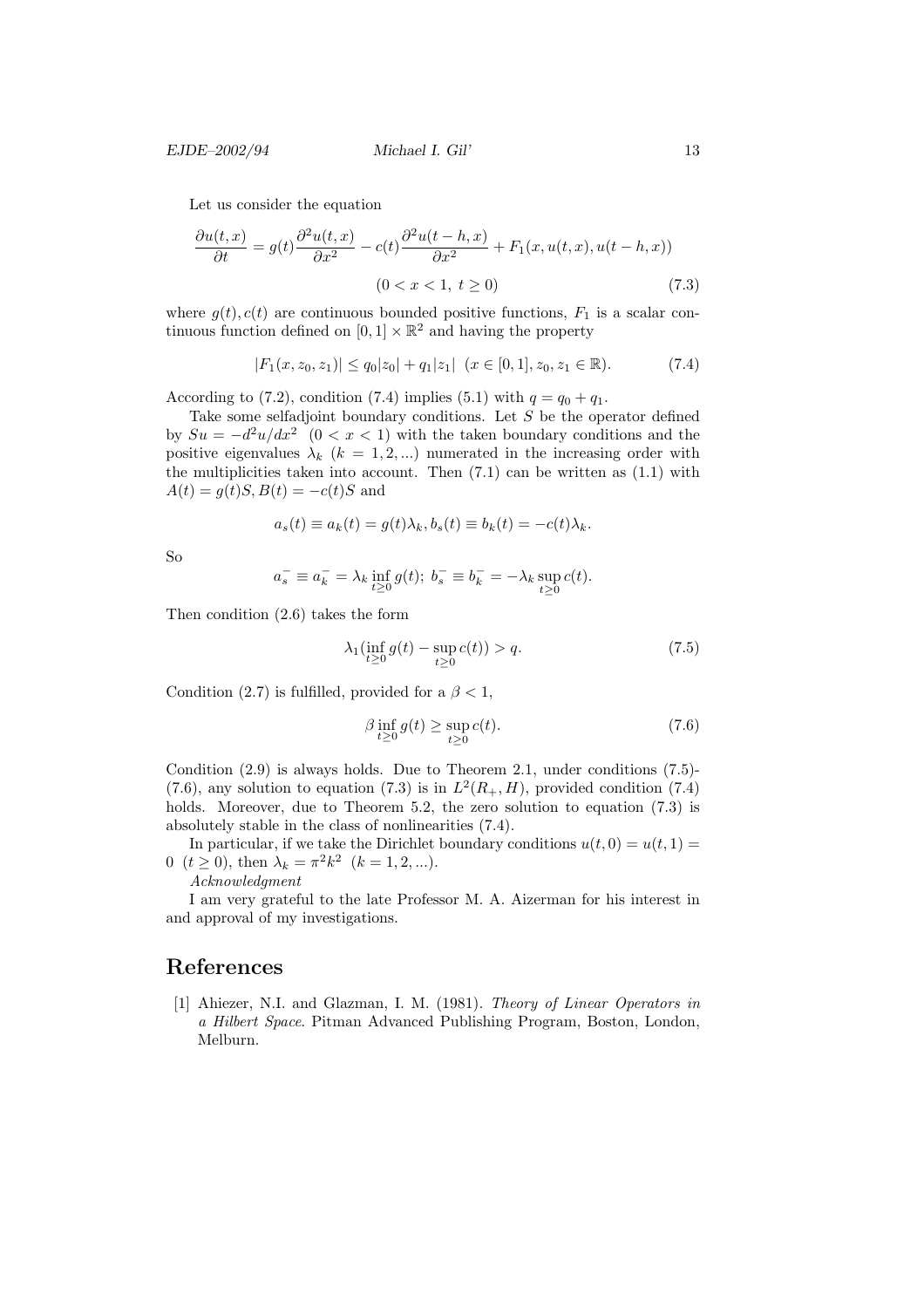- [2] Aizerman, M.A. (1949). On a conjecture from absolute stability theory, Ushechi Matematicheskich Nauk, 4(4), 25-49. In Russian.
- [3] Făsangová, E., Prüss, J. (2001) Asymptotic behaviour of a semilinear viscoelastic beam model, Arch. Math. 77, 488-497. .9
- [4] Făsangová, E., Prüss, J. (1999) Evolution equations with dissipation of memory type, Topics in Nonlinear Analysis, Birkhäuser, Basel, 213-250.
- [5] Gil', M.I. (1983). On one class of absolutely stable systems, Soviet Physics Doklady, 280(4), 811-816.
- [6] Gil', M.I. (1998). Stability of Finite and Infinite Dimensional Systems, Kluwer Academic Publishers, Boston-Dordrecht-London.
- [7] Gil', M.I. (1998). On global stability of parabolic systems with delay, Applicable Analysis, 69, 57-71.
- [8] Gil', M.I. (2000). On Aizerman-Myshkis problem for systems with delay, Automatica, 36, 1669-1673.
- [9] Gil', M.I. (2002) Boundedness of solutions of nonlinear differential delay equations with positive Green functions and the Aizerman - Myshkis problem, Nonlinear Analysis, TMA , 49, 1065-168.
- [10] Gil', M.I. (2002) Solution estimates for abstract nonlinear time-variant differential delay equations. J. of Math. Anal and Applications, 270, 51-65
- [11] Hale, J. K. (1977). Theory of Functional Differential Equations, Springer-Verlag.
- [12] Kolmanovskii, V., and Myshkis, A. (1998). Introduction to the Theory and Applications of Functional Differential Equations, Kluwer Academic Publishers, Boston-Dordrecht-London.
- [13] Murakami, S. (1995). Stable equilibrium points of some diffusive functional differential equations. Nonlinear Analysis. Theory, Methods and Applications, 25, Nos 9-10, 1037-1043.
- [14] Myshkis A. D. (1977). On some problems of theory of differential equations with deviation argument. Uspechi Matemat. Nauk, 32, (194), No 2, 173- 202. In Russian.
- [15] Naredra K. S. and J. H. Taylor. (1973). Frequency Domain Criteria for Absolute Stability, Ac. Press, New York-London.
- [16] Pao, C.V. (1992). Nonlinear Parabolic and Elliptic Equations, Plenum Press, New York.
- [17] Prüss, J. (1993). EvoIutionary Integral Eqations and Applications, Birkhäuser, Basel.